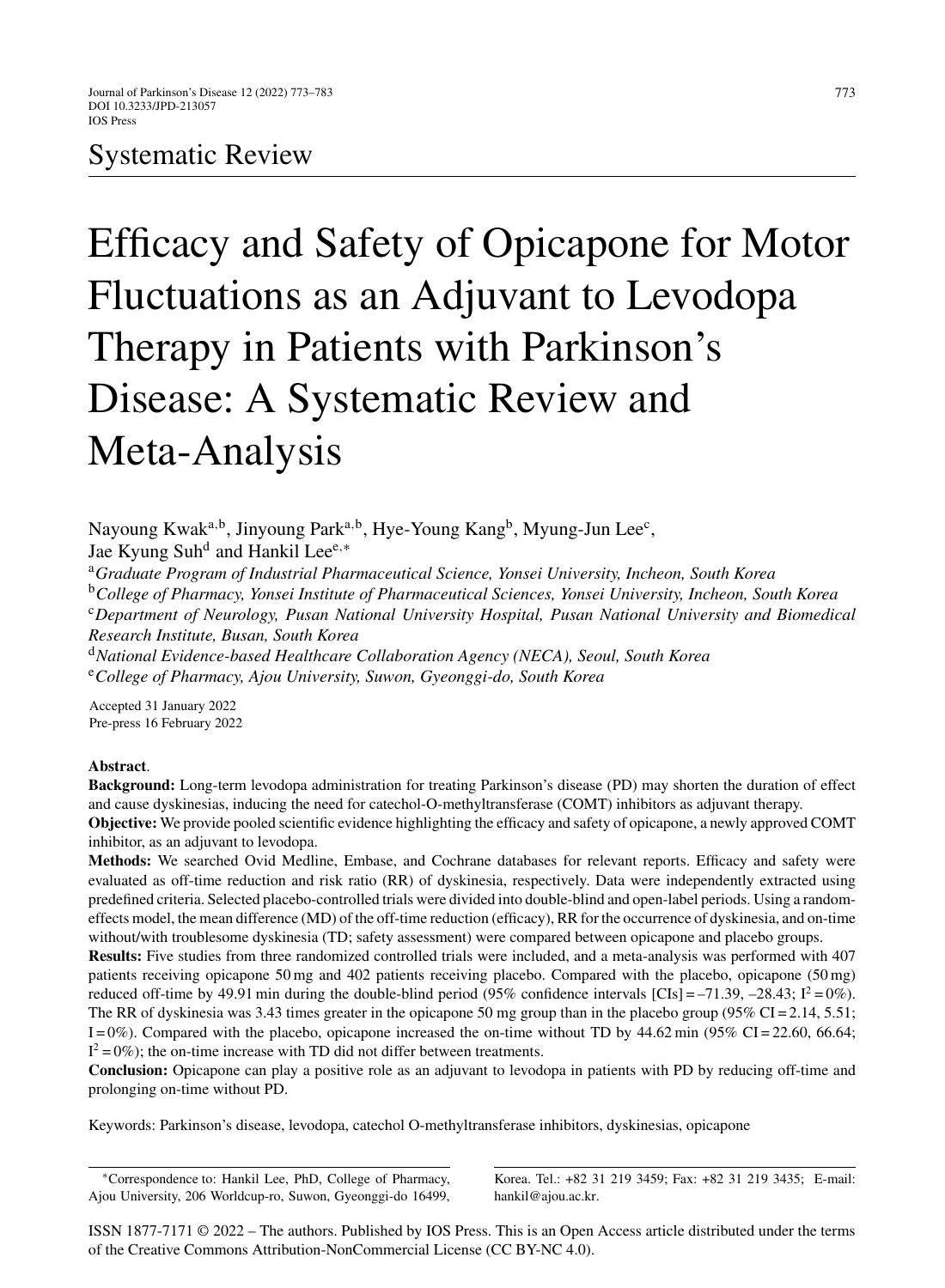#### **INTRODUCTION**

Parkinson's disease (PD) is a neurodegenerative disease characterized by the loss of dopamineproducing ("dopaminergic") neurons in the substantia nigra of the brain, resulting in motor dysfunction [1]. PD is the second most common neuropathological disorder worldwide, following Alzheimer's disease, and has been associated with severe disability and poor quality of life. In 2020, the total number of patients with PD was estimated at 9.4 million globally, increasing by 55% from 2016 to 2020 [2]. According to a meta-regression analysis, the prevalence of PD increases with age, and males exhibit a 1.5 times higher risk of developing PD than females [3, 4].

Levodopa is the most commonly employed firstline drug therapy for PD, increasing dopamine levels by acting on nerve cells in the brain and consequently improving major cardinal symptoms, including resting tremor, rigidity, and bradykinesia [5]. These symptoms are well controlled by dopamine replacement therapy using levodopa. However, the efficacy of levodopa therapy decreases gradually, and most patients develop fluctuating responses and dyskinesia. It has been reported that approximately 30–50% of patients with PD experience troublesome motor fluctuation after longterm (five years) levodopa therapy, which could be attributed to the shortened half-life of levodopa [6]. Motor fluctuations are alterations between periods marked by a positive response to levodopa ("on") and periods marked by reappearance of Parkinsonian symptoms ("off"). These motor fluctuations significantly impact the performance of day-today activities in patients with PD. Accordingly, catechol-O-methyltransferase (COMT) inhibitors are co-prescribed as an adjunct therapy to levodopa to reduce "off" time in patients with PD. COMT extends the duration of action of levodopa by inhibiting its peripheral metabolism, thus enhancing bioavailability [7].

In 2020, the US Food and Drug Administration (FDA) approved opicapone, a third-generation COMT inhibitor, and compared to second-generation COMT inhibitors such as entacapone, it noninferiorly prolongs the duration of levodopa action [8] with a favorable safety profile [9]. Side effects known to occur with other COMT inhibitors (entacapone and tolcapone), such as severe diarrhea, urine discoloration, and hepatotoxicity, were not observed following opicapone administration [10].

Additionally, opicapone is relatively convenient than second-generation COMT inhibitors for maintaining efficacy as it requires administration only oncea-daily [11]. However, prolonging the duration of levodopa with opicapone could induce dopaminergic side effects such as "levodopa-induced dyskinesia (LID)" [12].

Several systematic reviews have been conducted to confirm the efficacy and safety of opicapone based on existing evidence [11, 13–17]. However, these earlier reviews are limited in scope, as they failed to comprehensively include existing studies or perform a quantitative synthesis of existing evidence. Accordingly, we conducted a systematic review and meta-analysis to summarize accumulated evidence on the efficacy and safety of opicapone treatment, measured by the decrease in off-time and increase in the risk of LID.

## **MATERIALS AND METHODS**

#### *Search strategy and data source*

This study was conducted in accordance with the guidelines of the Preferred Reporting Items for Systematic Reviews and Meta-analysis (PRISMA) [18]. We developed a study protocol that specified the objective, outcome, eligibility criteria, search strategy, methods for study selection, data extraction, and data synthesis for this meta-analysis.

We defined a first key question to examine the efficacy of opicapone as levodopa adjuvant therapy following the Population, Intervention, Comparison, Outcome, Study design (PICO-SD) format: "In advanced patients with Parkinson's disease (Population), does taking third-generation COMT inhibitor, opicapone (Intervention), compared with placebo (Comparison) improve the off-time reduction effect (Outcome) in randomized controlled trial (RCT) settings (Study design)?" We also set up a second research question to determine the safety of opicapone. Safety outcomes were defined as three endpoints: incidence of dyskinesia, on-time without troublesome dyskinesia (TD), and on-time with TD. Except for defining the outcome, the PICO-SD format for the second question was the same as in the first research question.

We searched three core databases (Ovid Medline, Embase, and Cochrane) on April 21, 2021. The following search terms were used: "Parkinson's disease" for population; "opicapone" and "Catechol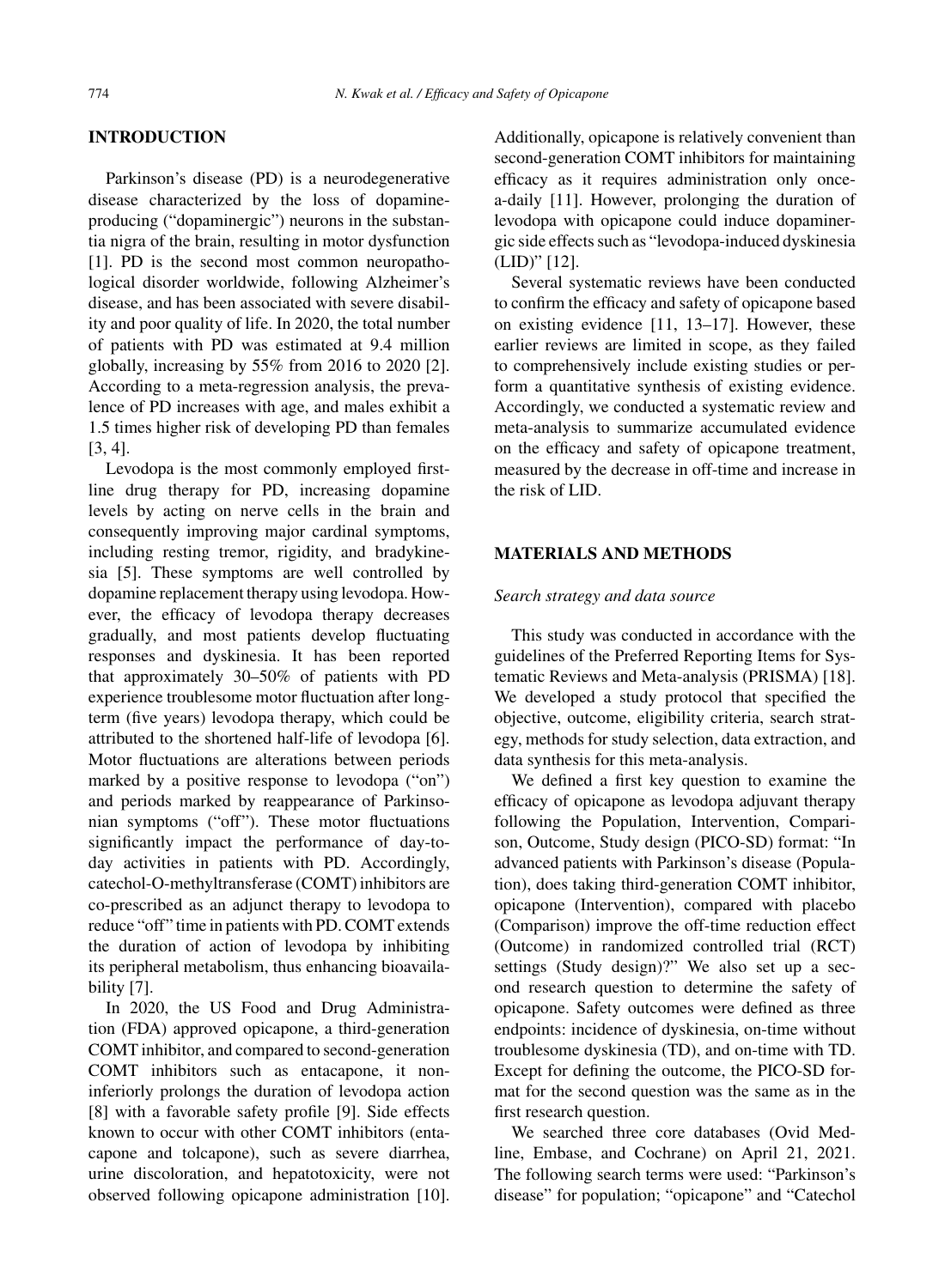O-methyltransferase inhibitors" for intervention; "Randomized controlled trial. Search items belonging to each group (population, intervention, and study design) were combined using "OR," while population, intervention, and outcome were combined via "AND." The detailed search strategy is provided in Supplementary Tables 1–3.

#### *Study selection*

Study selection was performed in two steps, according to predefined inclusion and exclusion criteria. After duplicate removal, titles and abstracts were independently screened by two reviewers (N.K. and J.P.). Subsequently, the full texts of identified studies that potentially met inclusion criteria were evaluated to decide on final inclusion for meta-analysis. Any disagreements were resolved by reaching a consensus through mutual discussion.

Studies were included if they met the following eligibility criteria: 1) studies on PD patients with motor fluctuations; 2) studies that employed opicapone as a therapeutic agent; 3) studies using placebo as a comparator; 4) studies including off-time as outcome indicators; 5) clinical research. Additionally, studies on animal experiments, reviews, gray studies, and duplicate publications were excluded, along with studies not written in English.

#### *Data extraction and quality assessment*

Two independent reviewers extracted data on the following items from selected articles: the first author, year of publication, country where the study was conducted, type of study design (i.e., double-blind or open-label study), comparator, study duration, and outcome (off-time and dyskinesia). Quality assessment was performed using the risk of bias (RoB) tool of the Cochrane group [19], which assesses the risk of bias in RCTs and consists of seven domains with different potential risks of bias as follows: randomization sequence generation, allocation concealment, blinding of participants and personnel, blinding of outcome assessment, incomplete outcome data, selective reporting, and other risks that can threaten the validity [20]. Two reviewers independently assessed the risk of bias as 'high risk,' 'low risk,' and 'unclear risk' according to the contents of the text of studies for each domain. Any disagreements were resolved by reaching a consensus through mutual discussion.

## *Statistical analysis*

From each of the included studies, we extracted the mean change of 'duration of off-time (in min)' before and after treatment for opicapone and placebo arms, respectively. We then calculated the mean difference

Mean difference = 
$$
\overline{\qquad \qquad }
$$

*difference* (*opicapone*) − *difference* (*placebo*) (1)

 $\overline{difference\ (opicapone)} = \frac{1}{n} \sum_{i=1}^{n} (offtime_{after}$ *offtimebase*) in the opicapone group.

 $\overline{difference(\textit{placebo})} = \frac{1}{n} \sum_{i=1}^{n} (offtime_{after}$ *offtimebase*) in the placebo group.

*where,*  $i = 1, \ldots, n^{th}$  *patient.* 

To examine the safety of opicapone, the risk ratio (RR) for dyskinesia incidence was calculated as follows:

Risk ratio of dyskinesia 
$$
=
$$

$$
\frac{Incidence\ of\ events\ in\ the\ Opicapone\ group}{Incidence\ of\ events\ in\ the\ Placebo\ group}\tag{2}
$$

For other safety outcomes, 'on-time without TD' and 'on-time with TD,' MDs were computed as in Equation 1.

Meta-analysis was performed by applying a generic inverse-variance estimation method and a random-effects model. The inverse-variance method uses the inverse of the variance of the effect estimate to the weight of each study and is the most commonly used effect estimation method in meta-analysis. The random-effects model assumes that there is no single true value of the intervention effect in individual studies and that it follows a normal distribution centered on the average value of the intervention effect [21]. In addition, heterogeneity between studies was assessed using the  $I^2$  statistic, and a Chi-square test was performed. All analyses were performed using Review Manager software (version 5.3; Copenhagen, Denmark, Cochrane Collaboration), and results were presented in a forest plot.

#### **RESULTS**

#### *Selection of studies*

As shown in Fig. 1, 981 studies were initially screened using the predetermined electronic databases. After the two-step study selection procedure,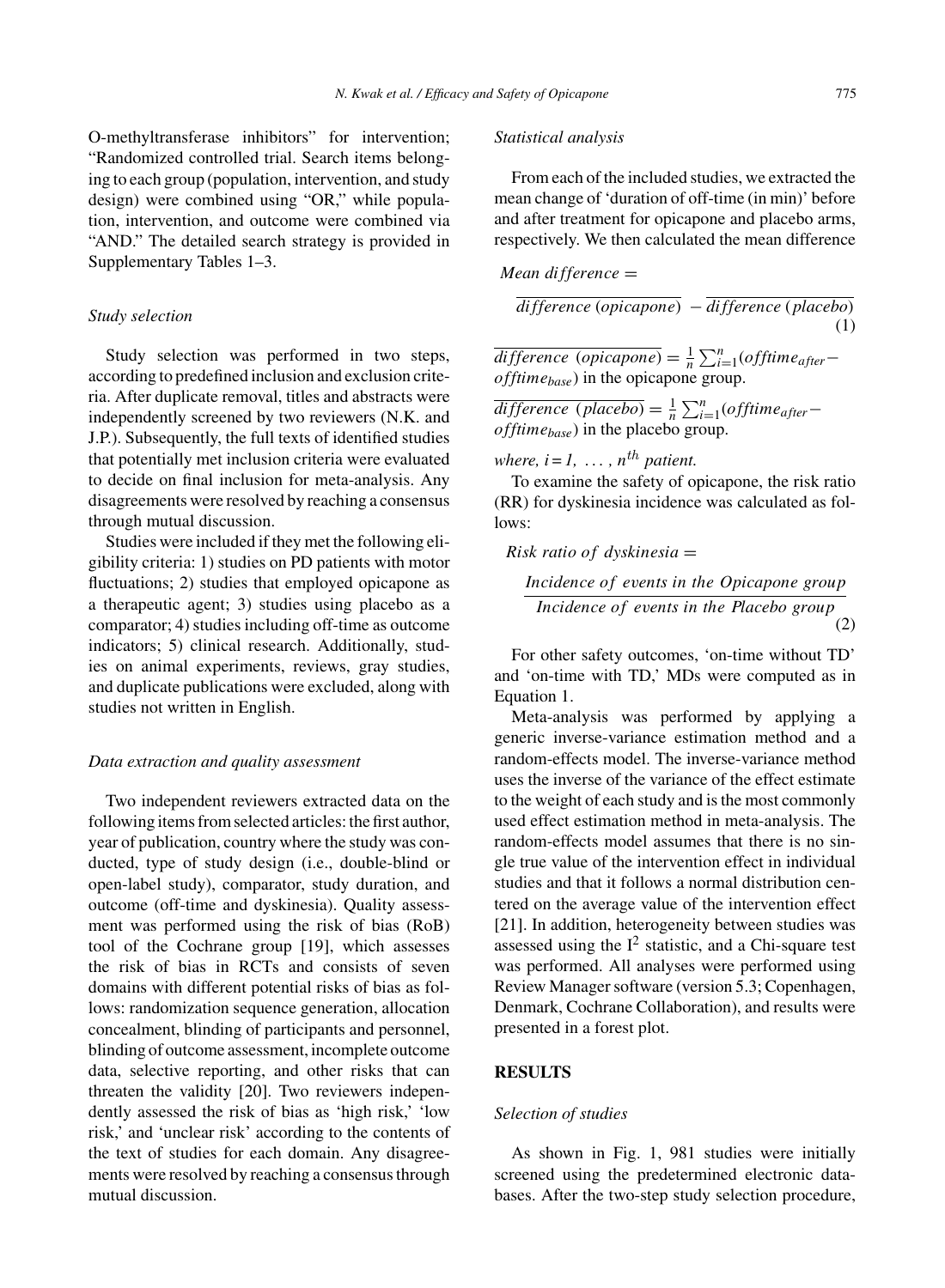

Fig. 1. Flowchart for identifying relavant studies.

only eight studies that met eligibility criteria were selected. For the final screening step to select studies for quantitative synthesis, three studies were excluded for the following reasons: the study was a pooled analysis; the study compared efficacy with other than placebo; the study did not include comparable opicapone doses. Finally, five studies were included in the meta-analysis.

#### *Study characteristics and quality assessment result*

The final five included studies were based on the results of three clinical trials (BIPARK-I [8, 24], BIPARK-II [22], and ONO-2370 [23, 25]). All three trials provided efficacy and safety data measured during both double-blind and open-label periods (Table 1). The follow-up time for the double-blind period was consistently 14–15 weeks in all three trials. On pooling the three trials, 1,220 patients were included in the analysis for the double-blind

period: 415 patients treated with opicapone 50 mg, 393 patients treated with opicapone 25 mg, and 412 patients receiving placebo. After completing the double-blind period, 1,056 subjects previously assigned to each dose (i.e., 348 with opicapone 50 mg, 342 with opicapone 25 mg, and 366 receiving placebo) were switched to opicapone 50 mg and followed-up for 52 weeks.

Table 2 presents the results of the risk of bias assessment. In studies with double-blind periods, there was a low risk of bias associated with blinding of participants and personnel, whereas in open-label studies, the risk of bias was rated as high.

## *Main analysis results*

# *Efficacy: Off-time reduction in the double-blind period*

Three studies reported the off-time reduction with opicapone 50 mg treatment during the double-blind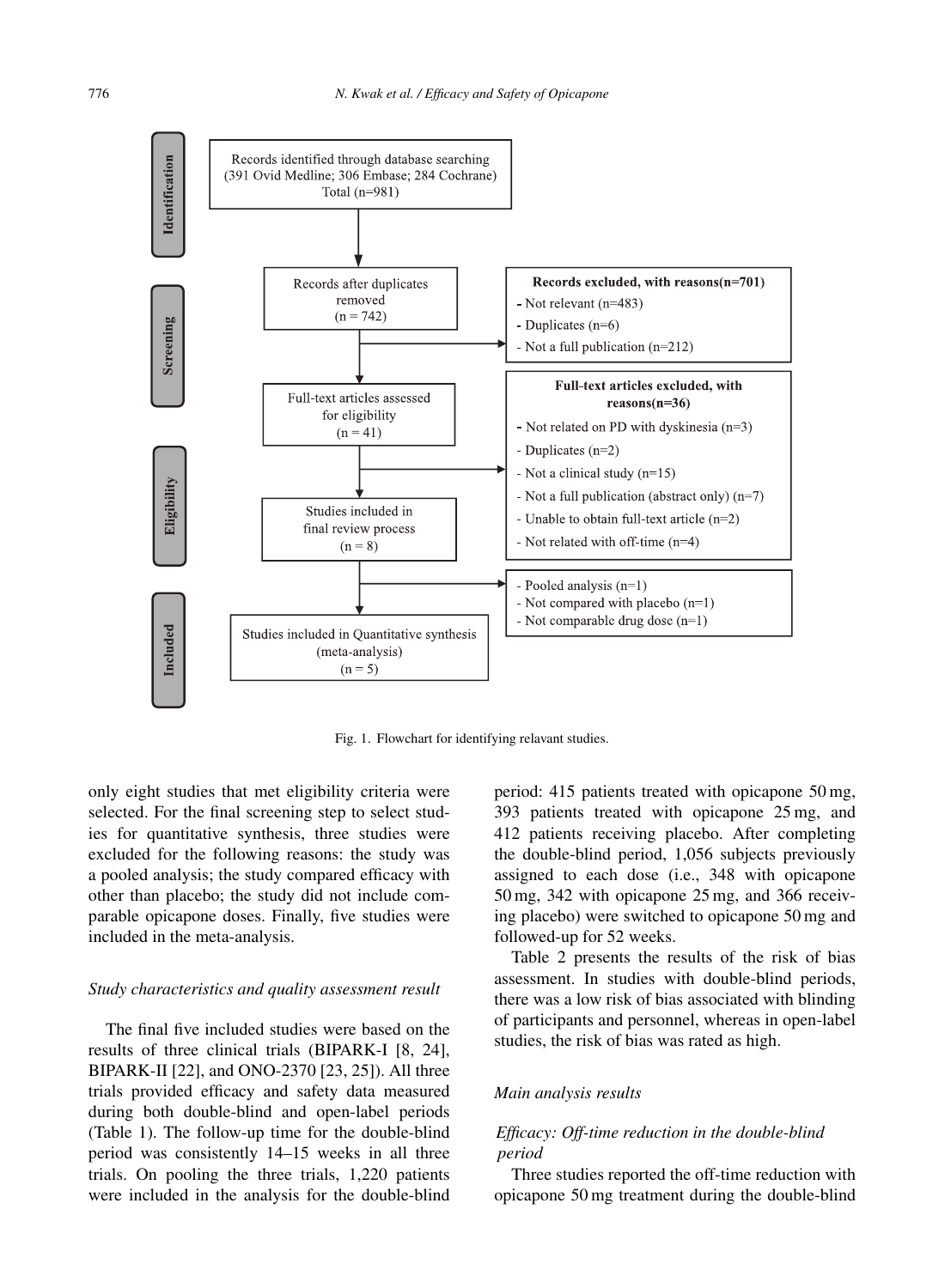| <b>Type</b>  | Author $(y)$  | Clinical study<br>(duration) | Number of<br>Patients | Intervention (# of              | Comparator<br>(# of patients) | Sex (male $\%$ ) / mean        | Outcome                                                  |                         |
|--------------|---------------|------------------------------|-----------------------|---------------------------------|-------------------------------|--------------------------------|----------------------------------------------------------|-------------------------|
|              |               |                              |                       | patients) $\uparrow$            |                               | Age $(y)$                      | Efficacy                                                 | Safety                  |
|              |               |                              |                       |                                 |                               |                                | (change from baseline in<br>absolute OFF-time (min), SE) | Event<br>(Dyskinesia)   |
| Double-blind | Ferreira      | <b>BIPARK-I</b>              | 600 PD                | capsule OPC $(5, 25,$           | Placebo $(121)$               | Placebo: 59% / 64.3            | Placebo: $-56.0$ (13.4)                                  | Placebo: 5              |
| period       | et al. [8]    | $(14-15$ weeks)              | patients              | 50 mg): (122, 119, 116)         | ENT (122)                     | ENT: 62%/63.7                  | ENT: $-96.3(13.4)$                                       | <b>ENT: 10</b>          |
|              |               |                              |                       |                                 |                               | 5 mg: 58% / 63.6               | $5 \text{ mg}$ : $-91.3 \text{ (13.5)}$                  | 5 mg: 17                |
|              |               |                              |                       |                                 |                               | 25 mg: 56% / 64.4              | $25 \,\mathrm{mg}$ : $-85.9 \,(13.7)$                    | $25 \,\mathrm{mg}$ : 9  |
|              |               |                              |                       |                                 |                               | 50 mg: 60% / 63.5              | $50 \,\mathrm{mg}$ : $-116.8$ (14.0)                     | $50 \,\mathrm{mg}$ : 18 |
|              | Lees et al.   | <b>BIPARK-II</b>             | 427 PD                | capsule OPC (25,                | Placebo (144)                 | Placebo: 52.6% / 61.5          | Placebo: -64.5 (14.4)                                    | Placebo: 11             |
|              | $[22]$        | $(14-15$ weeks)              | patients              | $50 \,\mathrm{mg}$ : (129, 154) |                               | $25 \text{ mg}$ : 65.6% / 62.5 | $25 \,\text{mg}$ : $-101.7 \,(14.9)$                     | $25 \,\mathrm{mg}$ : 30 |
|              |               |                              |                       |                                 |                               | 50 mg: 60.5% / 65.5            | $50 \text{ mg}$ : $-118.8 \text{ (13.8)}$                | $50 \text{ mg}$ : 36    |
|              | Takeda et al. | ONO-2370                     | 437 PD                | tablet OPC $(25, 50$ mg):       | Placebo (147)                 | Placebo: 38.1%/68.5            | Placebo: $-25.2$ (12.6)                                  | Placebo: 4              |
|              | $[23]$        | $(14-15$ weeks)              | patients              | (145, 145)                      |                               | 25 mg: 40% / 67.9              | $25 \text{ mg}$ : -69.6 (13.2)                           | $25 \,\mathrm{mg}$ : 13 |
|              |               |                              |                       |                                 |                               | 50 mg: 41.4% / 67.4            | $50 \,\text{mg}$ : $-62.4 \,(12.6)$                      | $50 \,\mathrm{mg}$ : 18 |
| Open-label   | Ferreira      | BIPARK-I (52                 | 495 PD                | capsule OPC 50 mg               | Placebo (99)                  |                                | previous Placebo: $-64.9(14.8)$                          | $\sim$                  |
| period       | et al. [24]   | weeks)                       | patients              |                                 | ENT (100)                     |                                | previous ENT: -39.9 (14.4)                               |                         |
|              |               |                              |                       |                                 | $5 \,\mathrm{mg}$ (100)       |                                | previous $5 \text{ mg}$ : $-27.5 \text{ (14.3)}$         |                         |
|              |               |                              |                       |                                 | $25 \,\mathrm{mg}$ (98)       |                                | previous $25 \text{ mg}$ : $-23.0$ (14.4)                |                         |
|              |               |                              |                       |                                 | $50 \,\mathrm{mg}$ (98)       |                                | previous $50 \,\text{mg}$ : $-1.8$ (14.6)                |                         |
|              | Lees et al.   | BIPARK-II (52                | 376 PD                | capsule OPC 50 mg               | Placebo $(130)$               | $\overline{\phantom{a}}$       | $-126.3$ min at 52 weeks $\frac{1}{2}$                   |                         |
|              | $[22]$        | weeks)                       | patients              |                                 | $25 \,\mathrm{mg}$ (118)      |                                |                                                          |                         |
|              |               |                              |                       |                                 | $50 \,\mathrm{mg}$ (128)      |                                |                                                          |                         |
|              | Takeda et al. | ONO-2370 (52                 | 385 PD                | tablet OPC 50 mg                | Placebo $(137)$               | $\overline{\phantom{a}}$       | previous Placebo: $-75.6(11.4)$                          | $\blacksquare$          |
|              | $[25]$        | weeks)                       | patients              |                                 | $25 \,\mathrm{mg}$ (126)      |                                | previous $25 \text{ mg}$ : $-22.2 \text{ (12.0)}$        |                         |
|              |               |                              |                       |                                 | 50 mg (122)                   |                                | previous $50 \text{ mg}$ : $-4.2$ (12.6)                 |                         |

Table 1Characteristics of the studies included

†ITT, Intention to treatment; ‡No repor<sup>t</sup> of open-label off-time by treatment group. Off-time reduction was sustained throughout the open-label. DB, double-blind; OPC, opicapone; ENT, entecapone; SE, standard error; CI, confidence interval; PD, Parkinson's disease.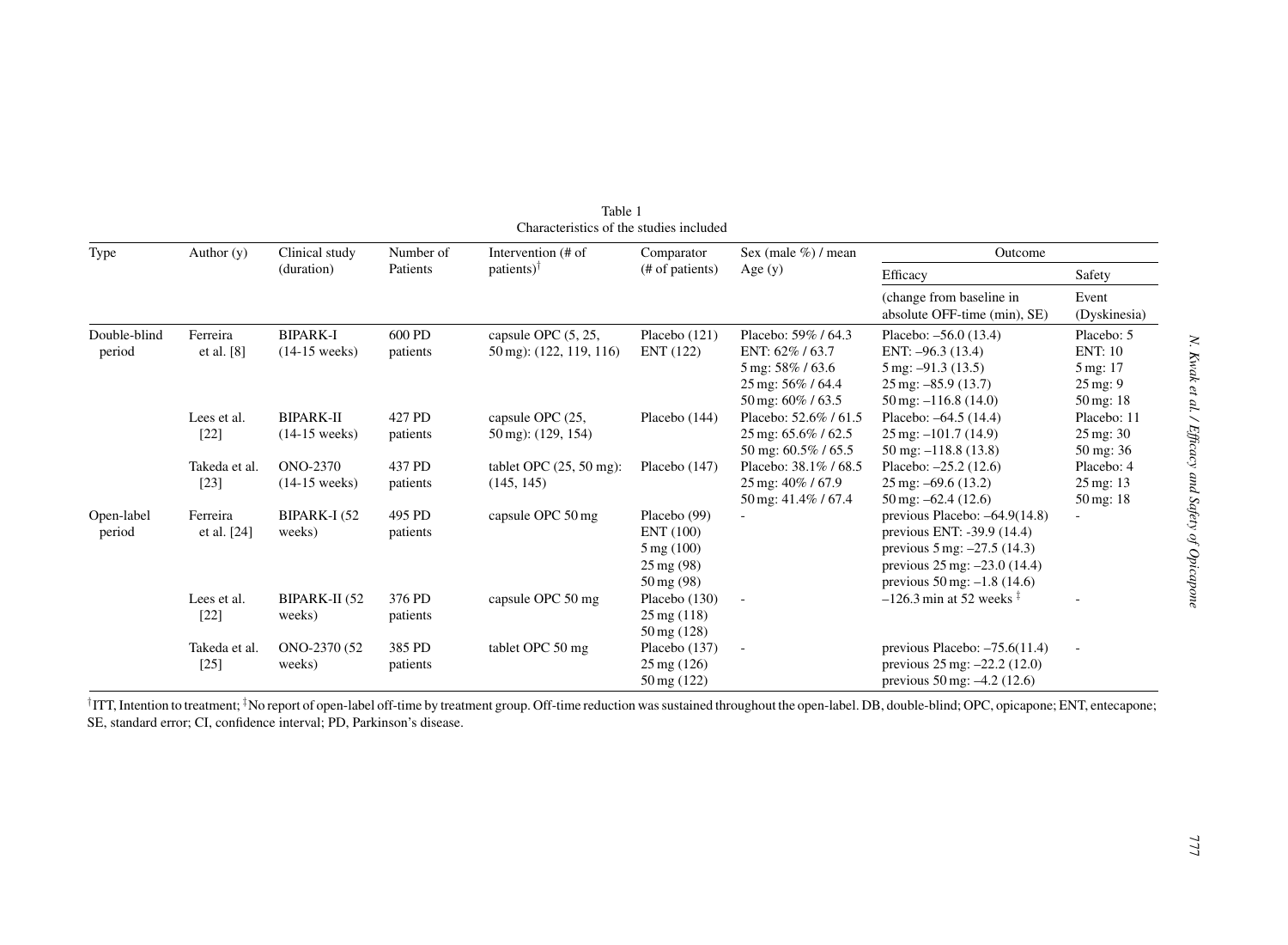| Study                            | Type of Bias                       |                                                                               |                                              |                                                                     |                                                                          |                                                   |              |  |  |
|----------------------------------|------------------------------------|-------------------------------------------------------------------------------|----------------------------------------------|---------------------------------------------------------------------|--------------------------------------------------------------------------|---------------------------------------------------|--------------|--|--|
|                                  | Random<br>sequence<br>generation   | Allocation concealment                                                        | Blinding of<br>participants<br>and personnel | Blinding of outcome<br>assessment                                   | Incomplete<br>outcome data                                               | Selective<br>reporting                            | Other bias   |  |  |
| Ferreira et al.<br>$(2016)$ [8]  | Low risk<br>(randomized<br>trial)  | Low risk (randomization<br>was performed by<br>computer-generating<br>scheme) | Low risk<br>(double-blind<br>study)          | Low risk<br>(double-blind<br>study)                                 | Low risk<br>(outcome data<br>were collected<br>from all<br>participants) | Low risk (all<br>outcome<br>measures<br>reported) | Unclear risk |  |  |
| Ferreira et al.<br>$(2018)$ [24] | Low risk<br>(randomized)<br>trial) | Low risk (randomization<br>was performed by<br>computer-generating<br>scheme) | High risk<br>(Open-label<br>study)           | High risk<br>(Open-label study)                                     | Low risk<br>(outcome data<br>were collected<br>from all<br>participants) | Low risk (all<br>outcome<br>measures<br>reported) | Unclear risk |  |  |
| Lees et al.<br>$(2017)$ [22]     | Low risk<br>(randomized<br>trial)  | Low risk (randomization<br>was performed by<br>computer-generating<br>scheme) | Low risk<br>(double-blind<br>study)          | Unclear (includes<br>both Double-blind<br>and Open-label<br>period) | Low risk<br>(outcome data<br>were collected<br>from all<br>participants) | Low risk (all<br>outcome<br>measures<br>reported) | Unclear risk |  |  |
| Takeda et al.<br>$(2021)$ [23]   | Low risk<br>(randomized<br>trial)  | Low risk (permuted<br>block method)                                           | Low risk<br>(double-blind<br>study)          | Low risk<br>(double-blind<br>study)                                 | Low risk<br>(outcome data<br>were collected<br>from all<br>participants) | Low risk (all<br>outcome<br>measures<br>reported) | Unclear risk |  |  |
| Takeda et al.<br>$(2021)$ [25]   | Low risk<br>(randomized<br>trial)  | Low risk (permuted<br>block method)                                           | High risk<br>(Open-label<br>study)           | High risk<br>(Open-label study)                                     | Low risk<br>(outcome data<br>were collected<br>from all<br>participants) | Low risk (all<br>outcome<br>measures<br>reported) | Unclear risk |  |  |

Table 2 Risk of bias assessment results

Table 3 Change from baseline to endpoint of the different on-time state in Double-blind period

| Parameter                                                           | Study                                 | Treatment group |                     |                        |
|---------------------------------------------------------------------|---------------------------------------|-----------------|---------------------|------------------------|
|                                                                     |                                       | Placebo         | OPC $25 \text{ mg}$ | OPC $50 \,\mathrm{mg}$ |
| On-time without dyskinesia or with non-troublesome dyskinesia (min) | Ferreira et al. (2016) [8]            | 46.5 (14.2)     | 84.7 (14.6)         | 109.1 (14.9)           |
| LS mean change from baseline (SE)                                   | Lees et al. (2017) [22]               | 48.1(15.3)      | 84.1 (14.8)         | 85.6(14.1)             |
|                                                                     | Takeda et al. (2021) [23] 23.4 (12.6) |                 | 66.6 (12.6)         | 60(12.6)               |
| On-time with troublesome dyskinesia (min)                           | Ferreira et al. (2016) [8]            | 0.6(6.0)        | 1.4(6.2)            | 9.9(6.3)               |
| LS mean change from baseline (SE)                                   | Lees et al. (2017) [22]               | 11.2(8.2)       | 19.4(8.6)           | 25.6(7.9)              |
|                                                                     | Takeda et al. (2021) [23]             | $-0.6(3.0)$     | 1.8(3.0)            | 4.8(3.0)               |

LS mean, least square mean; SE, standard error; OPC, opicapone.

period, with 407 patients in the opicapone 50 mg group and 402 patients in the placebo group. As shown in Fig. 2, the meta-analysis revealed that the off-time reduction was higher in the opicapone 50 mg group than in the placebo group, and the MD was statistically significant (-49.91 min [95% CI: -71.39, –28.43], *p* < 0.001), without statistical heterogeneity  $(I^2 = 0\%)$ .

For the 25 mg group, 384 patients in the opicapone group and 402 patients in the placebo group were included in three studies. Compared with placebo, opicapone 25 mg showed significant efficacy in terms of off-time reduction (–37.42 min [95% CI: –59.25,  $-15.58$ ],  $p = 0.0008$ ,  $I^2 = 0\%$ ). (Supplementary Figure. 1A).

# *Efficacy: Off-time reduction in the open-label period*

Although three studies reported off-time reduction during the open-label period, only two studies were quantitatively synthesized, as these provided dose-specific results after switching treatment to opicapone 50 mg (Ferreira [24], Takeda [25]). In total, 220 and 236 patients were previously assigned to the opicapone 50 mg group and placebo group, respectively. As shown in Fig. 3, the meta-analysis revealed that the reduction in the off-time during the openlabel period was higher in the placebo group than in the group already taking opicapone 50 mg, and the MD was statistically significant (68.08 min [95% CI: 42.29, 93.86], *p*-value < 0.001) without statisti-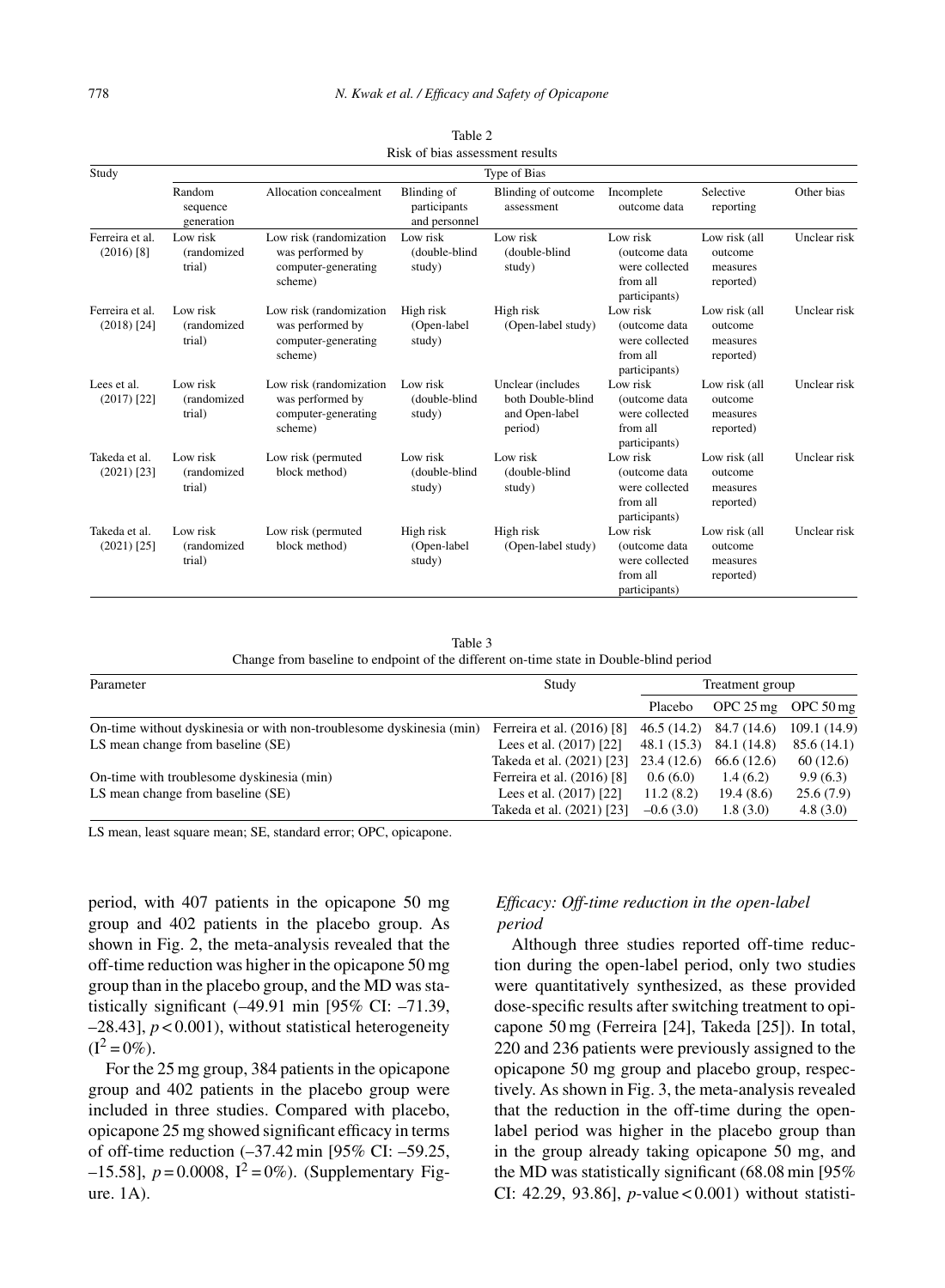

(F) Selective reporting (reporting bias)

(G) Other bias

Fig. 2. The mean difference of off-time change in opicapone 50 mg versus placebo group in double-blind period. (CI, confidence interval; OPC, opicapone; PLA, placebo).



Fig. 3. The mean difference of off-time change in previous opicapone 50 mg versus previous placebo group in open-label period. (CI, confidence interval; OPC, opicapone; PLA, placebo).

| Study                                                                                         | OPC 50mg<br>Events | Total | <b>PLA</b> |     |        | <b>Risk Ratio</b><br>Total Weight IV, Random, 95% CI | <b>Risk Ratio</b><br>IV, Random, 95% CI |
|-----------------------------------------------------------------------------------------------|--------------------|-------|------------|-----|--------|------------------------------------------------------|-----------------------------------------|
| Ferreira, 2016                                                                                | 18                 | 115   | 5.         | 121 | 24.4%  | 3.79 [1.45, 9.87]                                    |                                         |
| Lees, 2017                                                                                    | 36                 | 150   | 11         | 136 | 55.6%  | 2.97 [1.57, 5.59]                                    |                                         |
| Takeda, 2021-a                                                                                | 18                 | 145   | 4          | 147 | 20.0%  | 4.56 [1.58, 13.15]                                   |                                         |
| <b>Total (95% CI)</b>                                                                         |                    | 410   |            | 404 | 100.0% | 3.43 [2.14, 5.51]                                    |                                         |
| <b>Total events</b>                                                                           | 72                 |       | 20         |     |        |                                                      |                                         |
| Heterogeneity: Tau <sup>2</sup> = 0.00; Chi <sup>2</sup> = 0.52, df = 2 (P = 0.77); $P = 0\%$ |                    |       |            |     |        |                                                      | 0.5<br>0.2<br>10<br>0.1                 |
| Test for overall effect: $Z = 5.11$ (P < 0.00001)                                             |                    |       |            |     |        | Higher incidence in PLA Higher incidence in OPC      |                                         |

Fig. 4. The relative risk of dyskinesia in opicapone 50 mg versus placebo group in double-blind period. (CI, confidence interval; OPC, opicapone; PLA, placebo).

cal heterogeneity between studies  $(I^2 = 0\%)$  for the meta-analysis.

The efficacy of opicapone for off-time reduction was significant in two open-label studies conducted at a reduced dose (25 mg). The 236 patients who switched from placebo to 50 mg opicapone displayed an additional reduction in the off-time reduction of 48.18 min (95% CI: 20.90, 75.45; *p* = 0.0005;  $I^2 = 0\%$ ) when compared with the 224 patients who switched from 25 mg to 50 mg opicapone. (Supplementary Figure 1B).

# *Safety of dyskinesia during the double-blind period*

Three studies reported the development of dyskinesia during the double-blind period. The meta-analysis revealed that opicapone had a higher risk of dyskinesia than placebo at  $50 \text{ mg}$  (RR = 3.43 [95% CI: 2.14, 5.51];  $p < 0.0001$ ,  $I^2 = 0\%$  (Fig. 4). Even in the opicapone 25 mg group, the risk of dyskinesia was statistically significantly higher than that of placebo group. (Supplementary Figure 1C).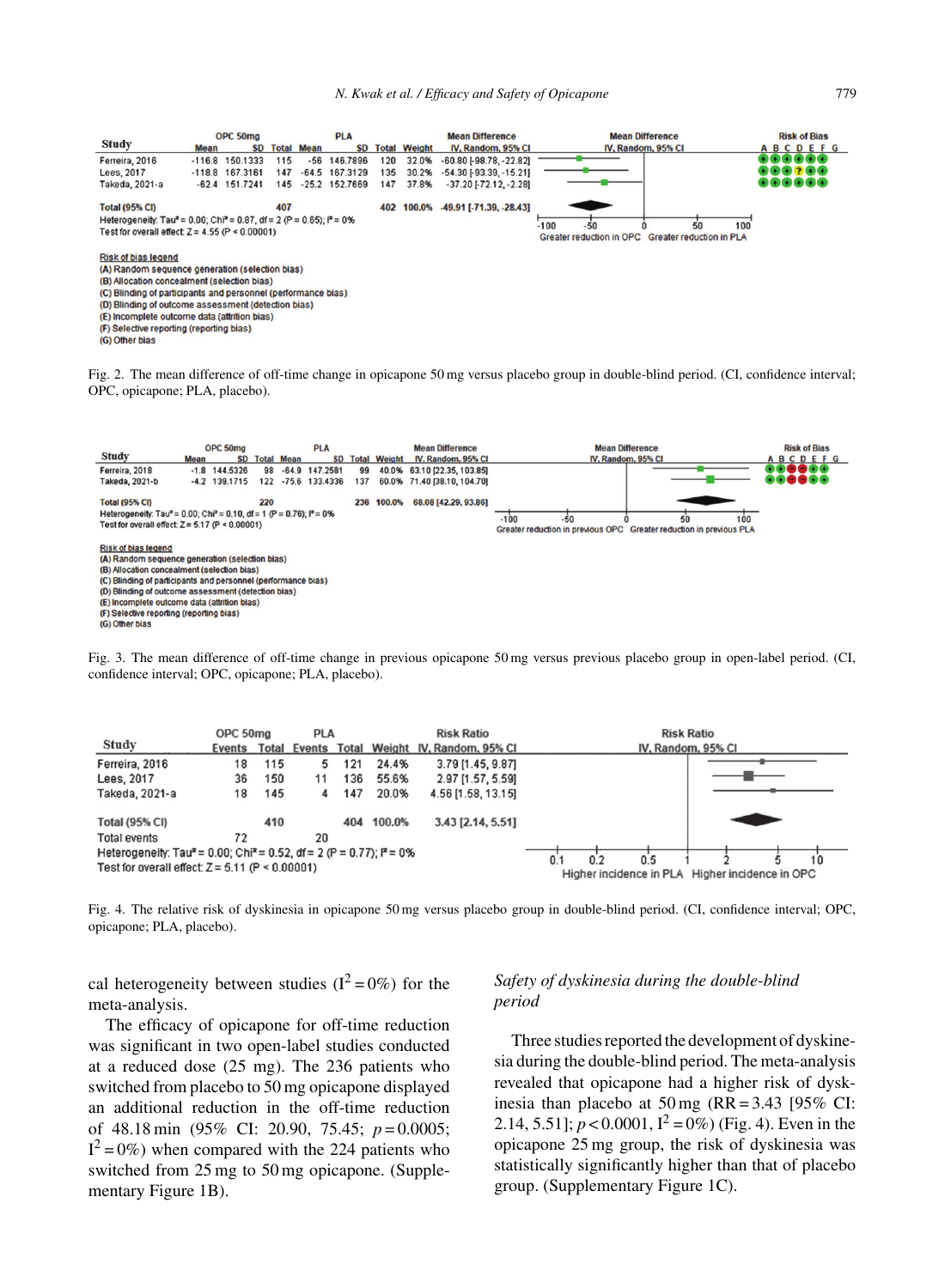

Fig. 5. The mean difference of on-time change in opicapone 50 mg versus placebo group in double-blind period. Plot A (A), on-time without troublesome dyskinesia, minutes per day; plot B (B), on-time with troublesome dyskinesia, minutes per day. (CI, confidence interval; OPC, opicapone; PLA, placebo; TD, Troublesome Dyskinesia).

According to a meta-analysis of the on-time according to accompanying TD, the on-time without TD was longer in the opicapone 50 mg group than in the placebo group, and the MD between the two groups was statistically significant (44.62 min [95% CI: 22.60, 66.64],  $p < 0.0001$ ,  $I^2 = 0\%$  (Fig. 5A). The results of opicapone 25 mg also revealed that ontime without TD was significantly increased in the opicapone group when compared with the placebo group (39.60 min [95% CI: 17.38, 61.82]; *p* < 0.001,  $I^2 = 0\%$ ). (Supplementary Figure 1D).

Values for the on-time with TD were extracted from the same three studies that reported on-time without TD. As shown in Fig. 5B, the meta-analysis revealed that the MD of the on-time with TD between the opicapone 50 mg and placebo groups was not statistically significant (6.98 min [95% CI: –0.11, 14.07],  $p = 0.05$ ). As a result of additional analysis for the opicapone 25 mg dose, the on-time with TD was slightly increased in the opicapone group, with no significant difference observed between the two groups (2.64 min [95% CI: –4.20, 9.48], *p* = 0.45) (Supplementary Figure 1E).

## **DISCUSSION**

Based on results of the present systematic review and meta-analysis, opicapone 50 mg, the standard dose, reduced the off-time of levodopa in patients with PD by 49.91 min (on average) when compared with the placebo (95% CI: –71.39, –28.43, heterogeneity:  $p = 0.87$ ,  $I^2 = 0\%$ ) during the doubleblind period. In addition, patients who switched from placebo to opicapone 50 mg exhibited an off-time reduction of 68.08 min (95% CI: 42.29, 93.86, heterogeneity:  $p = 0.76$ ,  $I^2 = 0\%$  when compared with those who continued taking opicapone 50 mg. Although the RR of dyskinesia as a side effect of opicapone was 3.43 times (95% CI: 2.14, 5.51) higher in the opicapone 50 mg group than in the placebo group, the on-time without TD significantly increased in the opicapone group, whereas the on-time with TD did not differ among treatment groups.

Additional meta-analysis was performed for opicapone 25 mg dose in the double-blind period, and the use of opicapone significantly reduced the offtime. By altering the drug dose from that previously assigned (placebo, 25 mg, 50 mg) to opicapone 50 mg, the long-term effects of opicapone use were confirmed during the open-label period. Accordingly, the additional decrease in off-time in the placebo group and the maintenance of treatment effect in the 50 mg group ascertained the efficacy of opicapone.

However, the risk of dyskinesia, a side effect of opicapone, was higher in the opicapone group than in the placebo group. The secondary endpoint associated with this adverse event, the on-time without TD, was increased in the opicapone group, whereas the on-time with TD did not differ from that observed in the placebo group. COMT inhibitors can increase the half-life of levodopa and consequently increase blood levels of levodopa more rapidly [26]. Consequently, this could result in the most common dopaminergic adverse events, such as dyskinesia, which tend to occur transiently and immediately after taking COMT inhibitors. The reduced frequency of dyskinesias corresponds with a decrease in the levodopa dose [27]. Thus, the risk of dyskinesia can be considered a reflection of the levodopa-induced dopaminergic activity. Some previous studies recommended reduc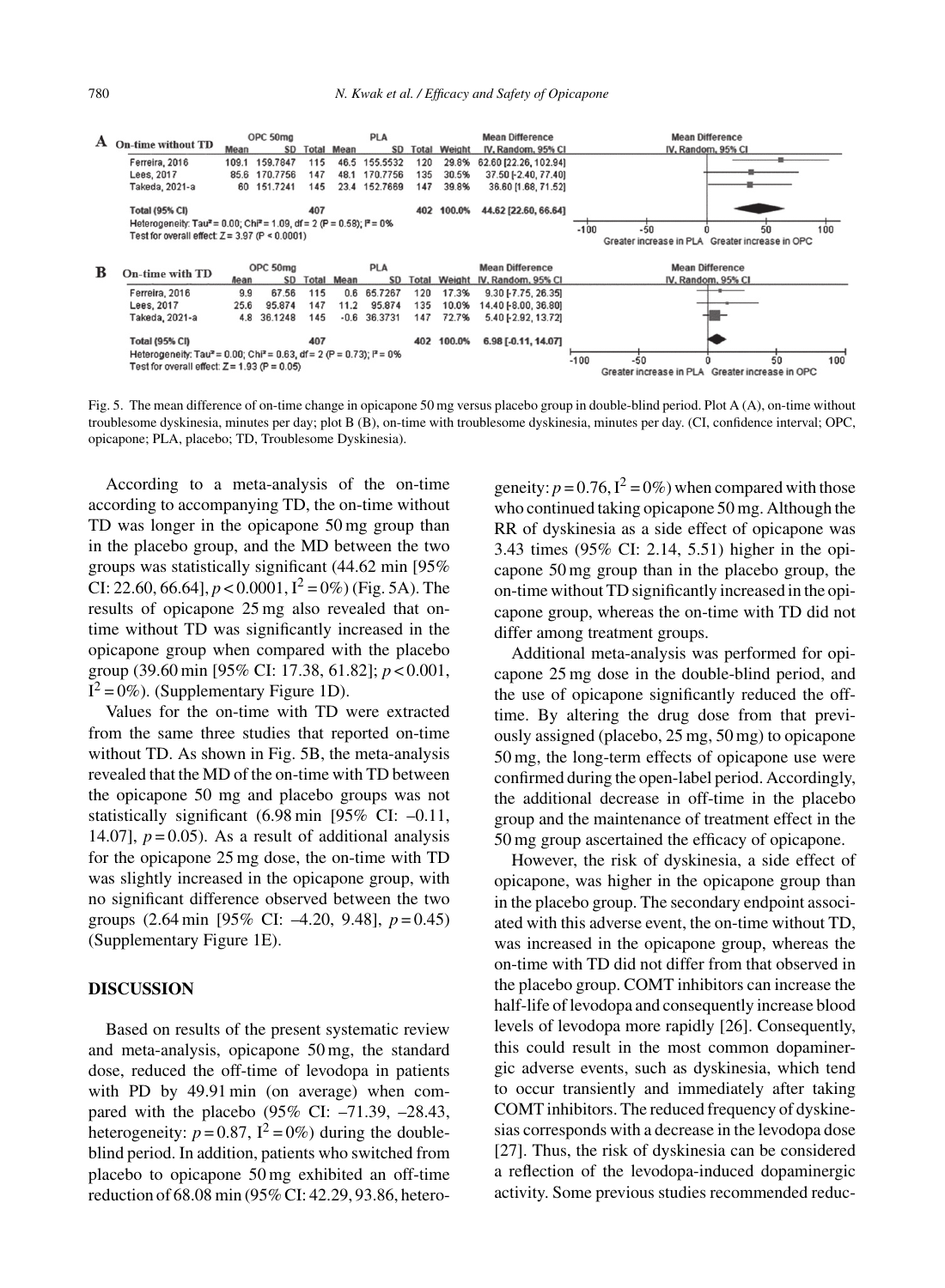ing the dose of levodopa when administering COMT inhibitors, such as tolcapone and entacapone, in patients who already had dyskinesia. [7, 28]. However, those studies only allowed dose reduction of levodopa within a certain-period (2–3 weeks after baseline) due to methodological necessity [8, 22, 23]. Therefore, further long-term studies are required to determine the optimal dose of levodopa and OPC in PD patients with pre-existing dyskinesia.

A meta-analysis of some second-generation COMT inhibitors showed that tolcapone has greater efficacy than entacapone in increasing on-time and decreasing off-time [29, 30]. However, tolcapone has safety concerns owing to fulminant hepatotoxicity [31, 32]; thus, entacapone is currently more widely used than tolcapone in patients with advanced PD [33]. Another recent network meta-analysis showed that opicapone and entacapone were slightly inferior to tolcapone in on-time increase; however, the main outcomes of the present study, including off-time reduction and on-time increase without troublesome dyskinesia, were not analyzed [34]. According to the BIPARK-I trial, the reduction in off-time was higher in the opicapone 50 mg group  $(-116.8 \text{ min})$ than in the entacapone  $200$  mg group  $(-96.3 \text{ min})$  [8]. The MD between the two groups was statistically significant (–26.2, 95% CI: –63.8, 11.4, *p* = 0.005). The incidence of dyskinesia was higher in the opicapone 50 mg group (16%) than in the entacapone group (8%), but most dyskinesias were deemed nontroublesome by patients. However, since only one head-to-head comparison study of opicapone and entacapone (BIPARK-1) has been conducted [8], further studies on the efficacy and safety of several COMT inhibitors are required. According to a costeffectiveness simulation study comparing opicapone with entacapone, opicapone was more effective in reducing off-time than entacapone and had a 60–65% probability of being cost-effective [35].

The present study had the following limitations. First, the statistical power may be weak owing to the small number of selected studies. However, the number of patients included in each study was large, which would have higher power than individual studies. Second, there were differences in opicapone formulations employed among studies. For example, Takeda et al. [23] used a tablet, and Ferreira et al. [8] dispensed a capsule formulation. Despite these differences in formulations, the direction of opicapone efficacy and the magnitude of safety were similar. Third, all studies included in this meta-analysis were supported by pharmaceutical companies; hence, potential bias in establishing study protocols may exist, necessitating careful attention while interpreting obtained data. Fourth, there were differences in the demographic characteristics of patients and study settings among studies included in this metaanalysis. For example, in the study by Takeda et al. [23], the average age of subjects, who were Japanese, was approximately 67–68 years, and the proportion of males was approximately 40%; however, in BIPARK-I and II, the study subjects were 2–5 years younger on average, and the proportion of males was 10–20% higher. Additionally, the Takeda study used a lower levodopa dosage (408–445 mg) than BIPARK-I and II (642–806 mg). The combined use rate of selegiline (a monoamine oxidase B inhibitor used in Japan) in the Japanese patient group was approximately 50% during the study period [23]; this rate was 11.1–14.7% for rasagiline in BIPARK-I [8] and II [22]. Although there was clinical heterogeneity, the statistical heterogeneity of most meta-analyses was reported as 0 (no heterogeneity), and accordingly, the effect of differences in study settings on results was deemed negligible. Despite the limitations of the present study, this is the first meta-analysis to quantitatively synthesize the effect of opicapone, a third-generation COMT inhibitor, on the off-time and safety aspects in patients with PD presenting dyskinesia. Therefore, the results of this study are expected to provide scientific evidence for the selection of levodopa adjuvant therapy in patients with advanced PD.

## **CONCLUSIONS**

In the present study, a meta-analysis was performed to quantitatively synthesize the efficacy of the new third-generation COMT inhibitor, opicapone, and found that opicapone 50 mg shortened the offtime by 49.91 min when compared with placebo; however, the pooled RR of dyskinesia was 3.43 times higher in the opicapone 50 mg group than in the placebo group. In addition, opicapone increased the on-time without TD by 44.62 min when compared with the placebo group, whereas the on-time with TD did not differ from the placebo group. These findings indicated that opicapone is more effective than placebo for symptom control in patients with advanced PD without TD. Therefore, this study provides evidence to support the view that opicapone is a clinically useful treatment for patients with advanced PD [36] by quantitatively demonstrating the efficacy of opicapone. Furthermore, additional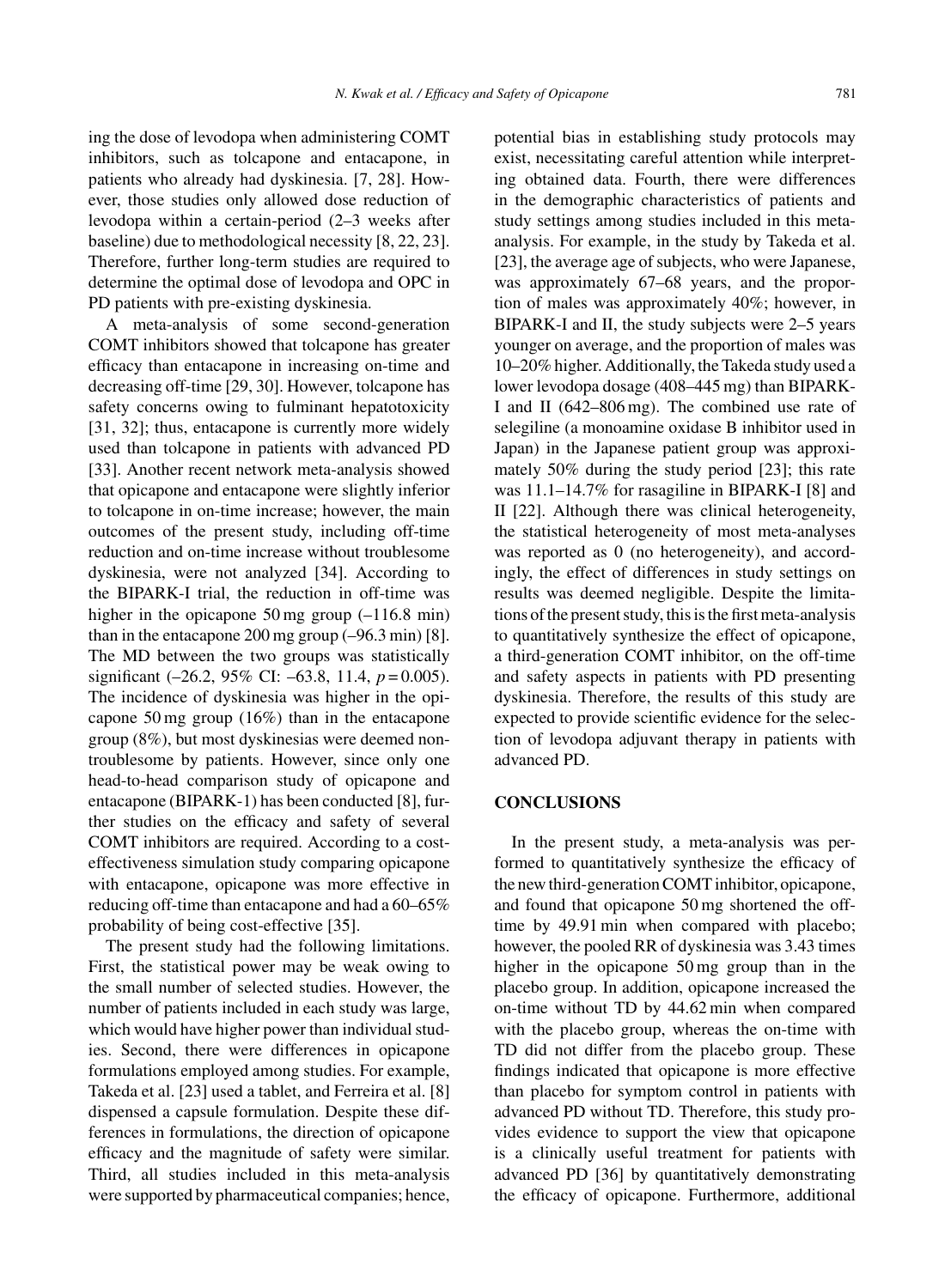head-to-head trials with an existing COMT inhibitor (i.e., entacapone) are needed to compare efficacy with conventional COMT inhibitors.

# **CONFLICT OF INTEREST**

The authors have no conflict of interest to report.

## **SUPPLEMENTARY MATERIAL**

The supplementary material is available in the electronic version of this article: [https://dx.doi.org/](https://dx.doi.org/10.3233/JPD-213057) [10.3233/JPD-213057.](https://dx.doi.org/10.3233/JPD-213057)

#### **REFERENCES**

- [1] Simon DK, Tanner CM, Brundin P (2020) Parkinson disease epidemiology, pathology, genetics, and pathophysiology. *Clin Geriatr Med* **36**, 1-12.
- [2] Maserejian N, Vinikoor-Imler L, Dilley A (2020) Estimation of the 2020 global population of Parkinson's disease (PD) [abstract]. *Mov Disord* **35**, 198.
- [3] Pringsheim T, Jette N, Frolkis A, Steeves TD (2014) The prevalence of Parkinson's disease: a systematic review and meta-analysis. *Mov Disord* **29**, 1583-1590.
- [4] Wooten GF, Currie LJ, Bovbjerg VE, Lee JK, Patrie J (2004) Are men at greater risk for Parkinson's disease than women? *J Neurol Neurosurg Psychiatry* **75**, 637-639.
- [5] LeWitt PA (2015) Levodopa therapy for Parkinson's disease: Pharmacokinetics and pharmacodynamics. *Mov Disord* **30**, 64-72.
- [6] Lee JJ (2019) Pharmacological treatment in Parkinson's disease. *J Korean Neurol Assoc* **37**, 335-344.
- [7] Rivest J, Barclay CL, Suchowersky O (1999) COMT inhibitors in Parkinson's disease. *Can J Neurol Sci* **26 Suppl 2**, S34-38.
- [8] Ferreira JJ, Lees A, Rocha JF, Poewe W, Rascol O, Soaresda-Silva P (2016) Opicapone as an adjunct to levodopa in patients with Parkinson's disease and end-of-dose motor fluctuations: a randomised, double-blind, controlled trial. *Lancet Neurol* **15**, 154-165.
- [9] Fabbri M, Ferreira JJ, Lees A, Stocchi F, Poewe W, Tolosa E, Rascol O (2018) Opicapone for the treatment of Parkinson's disease: A review of a new licensed medicine. *Mov Disord* **33**, 1528-1539.
- [10] Haasio K (2010) Toxicology and safety of COMT inhibitors. *Int Rev Neurobiol* **95**, 163-189.
- [11] Greenwood J, Pham H, Rey J (2021) Opicapone: A third generation COMT inhibitor. *Clin Parkinsonism Relat Disord* **4**, 100083.
- [12] Thanvi B, Lo N, Robinson T (2007) Levodopa-induced dyskinesia in Parkinson's disease: clinical features, pathogenesis, prevention and treatment. *Postgrad Med J* **83**, 384-388.
- [13] Feldman M, Margolesky J (2021) Opicapone for the treatment of Parkinson's disease: a review. *Int J Neurosci*. doi: 10.1080/00207454.2021.1929217.
- [14] Ferreira J, Lees A, Rocha JF, Poewe W, Rascol O, Soaresda-Silva P (2019) Long-term efficacy of opicapone in fluctuating Parkinson's disease patients: a pooled analysis

of data from two phase 3 clinical trials and their open-label extensions. *Eur J Neurol* **26**, 953-960.

- [15] Salamon A, Zádori D, Szpisjak L, Klivényi P, Vécsei L (2019) Opicapone for the treatment of Parkinson's disease: an update. *Expert Opin Pharmacother* **20**, 2201-2207.
- [16] Scott LJ (2016) Opicapone: a review in Parkinson's disease. *Drugs* **76**, 1293-1300.
- [17] Katsaiti I, Nixon J (2018) Are there benefits in adding catechol-O methyltransferase inhibitors in the pharmacotherapy of Parkinson's disease patients? A systematic review. *J Parkinsons Dis* **8**, 217-231.
- [18] Moher D, Liberati A, Tetzlaff J, Altman DG (2009) Preferred reporting items for systematic reviews and metaanalyses: the PRISMA statement. *PLoS Med* **6**, e1000097.
- [19] Higgins JPT, Savović J, Page MJ, Elbers RG, Sterne JAC (2019) Chapter 8: Assessing risk of bias in a randomized trial. In *Cochrane Handbook for Systematic Reviews of Interventions*, Second Edition, Higgins JPT, Thomas J, Chandler J, Cumpston M, Li T, Page MJ, Welch VA, eds. The Cochrane Collaboration.
- [20] Kim S, Park J, Seo H, Lee Y, Jang B, Son H, Suh H, Shin C (2011) *NECA's guidance for undertaking systematic reviews and meta-analyses for intervention*. National Evidence-Based Healthcare Collaborating Agency, Seoul.
- [21] Borenstein M, Hedges LV, Higgins JP, Rothstein HR (2010) A basic introduction to fixed-effect and random-effects models for meta-analysis. *Res Synth Methods* **1**, 97-111.
- [22] Lees AJ, Ferreira J, Rascol O, Poewe W, Rocha J-F, McCrory M, Soares-da-Silva P, Investigators B-S (2017) Opicapone as adjunct to levodopa therapy in patients with Parkinson disease and motor fluctuations: a randomized clinical trial. *JAMA Neurol* **74**, 197-206.
- [23] Takeda A, Takahashi R, Tsuboi Y, Nomoto M, Maeda T, Nishimura A, Yoshida K, Hattori N (2021) Randomized, controlled study of opicapone in Japanese Parkinson's patients with motor fluctuations. *Mov Disord* **36**, 415-423.
- [24] Ferreira JJ, Lees AJ, Poewe W, Rascol O, Rocha J-F, Keller B, Soares-da-Silva P (2018) Effectiveness of opicapone and switching from entacapone in fluctuating Parkinson disease. *Neurology* **90**, e1849-e1857.
- [25] Takeda A, Takahashi R, Tsuboi Y, Nomoto M, Maeda T, Nishimura A, Yoshida K, Hattori N (2021) Long-term safety and efficacy of opicapone in Japanese Parkinson's patients with motor fluctuations. *J Neural Transm* **128**, 337-344.
- [26] Hsu A, Yao HM, Gupta S, Modi NB (2015) Comparison of the pharmacokinetics of an oral extended-release capsule formulation of carbidopa-levodopa (IPX066) with immediate-release carbidopa-levodopa (Sinemet®), sustained-release carbidopa-levodopa (Sinemet® CR), and carbidopa-levodopa-entacapone (Stalevo®). *J Clin Pharmacol* **55**, 995-1003.
- [27] Lees A, Ferreira JJ, Rocha J-F, Rascol O, Poewe W, Gama H, Soares-da-Silva P (2019) Safety profile of opicapone in the management of Parkinson's disease. *J Parkinsons Dis* **9**, 733-740.
- [28] Martinez-Martin P, O'Brien C (1998) Extending levodopa action: COMT inhibition. *Neurology* **50**, S27-S32.
- [29] Deane KH, Spieker S, Clarke CE (2004) Catechol-Omethyltransferase inhibitors for levodopa-induced complications in Parkinson's disease.*Cochrane Database Syst Rev*, CD004554.
- [30] Lees AJ (2008) Evidence-based efficacy comparison of tolcapone and entacapone as adjunctive therapy in Parkinson's disease. *CNS Neurosci Ther* **14**, 83-93.